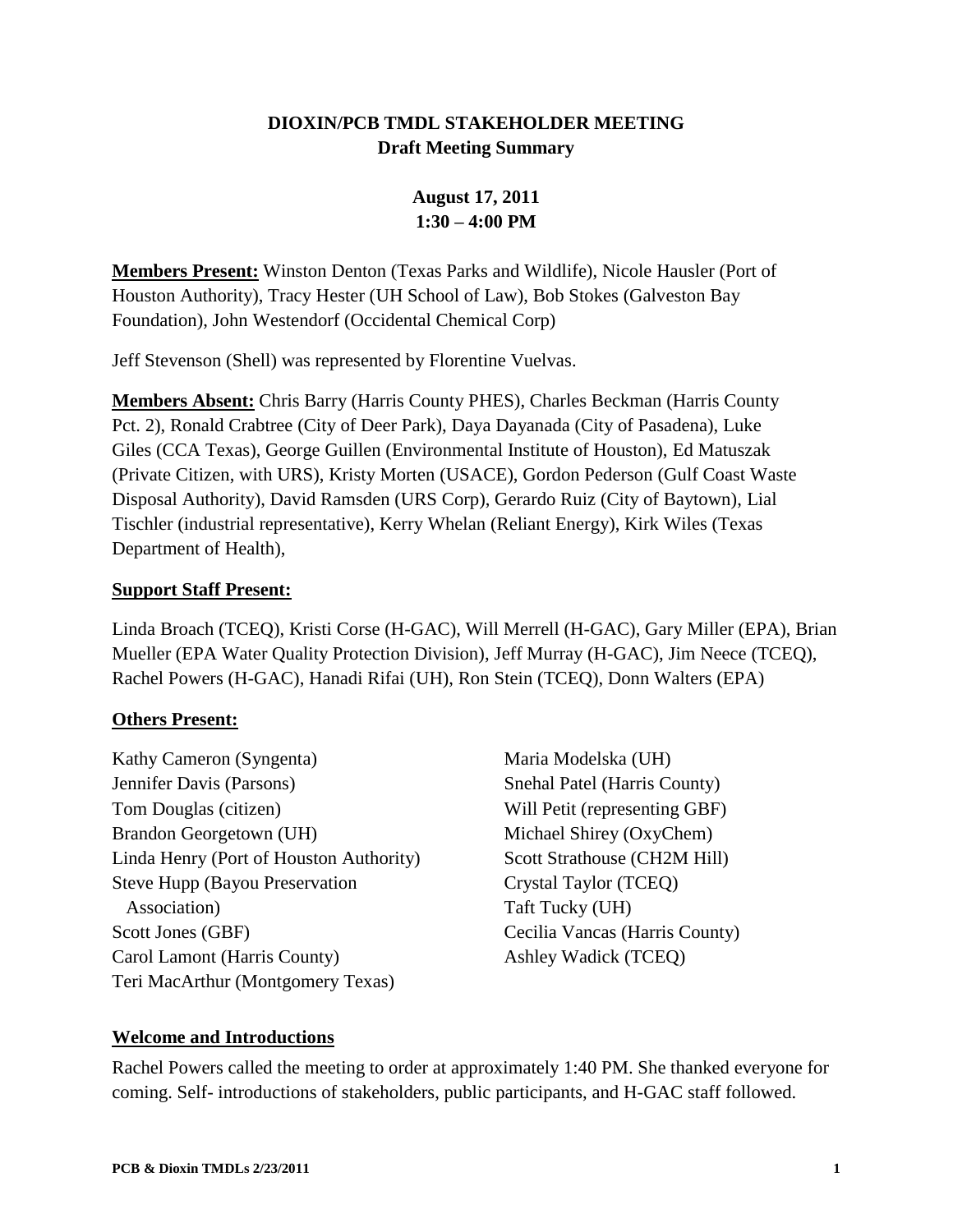### **Review Agenda**

Rachel asked stakeholders, participants, and staff to review the meeting agenda.

#### **Adopt February 23, 2011, Meeting Summary**

The meeting notes were adopted.

#### **Update on the Draft Houston Ship Channel Dioxin TMDL and PCB TMDL Project,** *Ron Stein, TCEQ*

Mr. Stein described three TMDL projects at work in the area. Two are formal TMDL projects and one is a survey or study for PCBs and Dioxins.

### *Draft TMDL for Dioxin in the Houston Ship Channel and Upper Bay System TMDL*

A draft of the Ship Channel and Upper Bay System TMDL has gone through several internal reviews by TCEQ staff. Staff members are currently working through issues and focusing on fundamental problems, such as the sources of dioxins. TCEQ is focusing on sediment, rather than smaller contributing sources. The smaller contributing sources are not the primary problem. TCEQ is deciding whether to modify the TMDL to address the dioxins in the sediment, or to cease developing the TMDL. The internal review is expected to address these options. Mr. Stein expects that the review process will be completed by the end of September.

If a decision is made to move forward with the TMDL, the TMDL will be submitted to the Commissioners for approval to go to public comment. It is possible that the public comment period might begin before the end of the year. The public comment period is typically 30 days. According to Mr. Stein, TCEQ may be able to adopt the TMDL by the end of August 2012. He will have a more clear idea by the end of September.

Q: What are your thoughts going forward with a modified TMDL or a new TMDL? A: Personally, we are more weighted with going ahead with a modified TMDL.

Q: Can the public request more than 30 days for the public comment period or can the TCEQ allow more than 30 days?

A: It is not unusual for the TCEQ to extend the public comment period to 45 or 60 days based on requests and feedback from stakeholders.

Q: Will the internal review result in substantial changes to the preliminary draft of the TMDL, which was provided to stakeholders before the internal review process began? A: No. TCEQ is considering enhancements to the implementation and the reasonable assurance section. There are wording changes, but the essence of the document is still the same.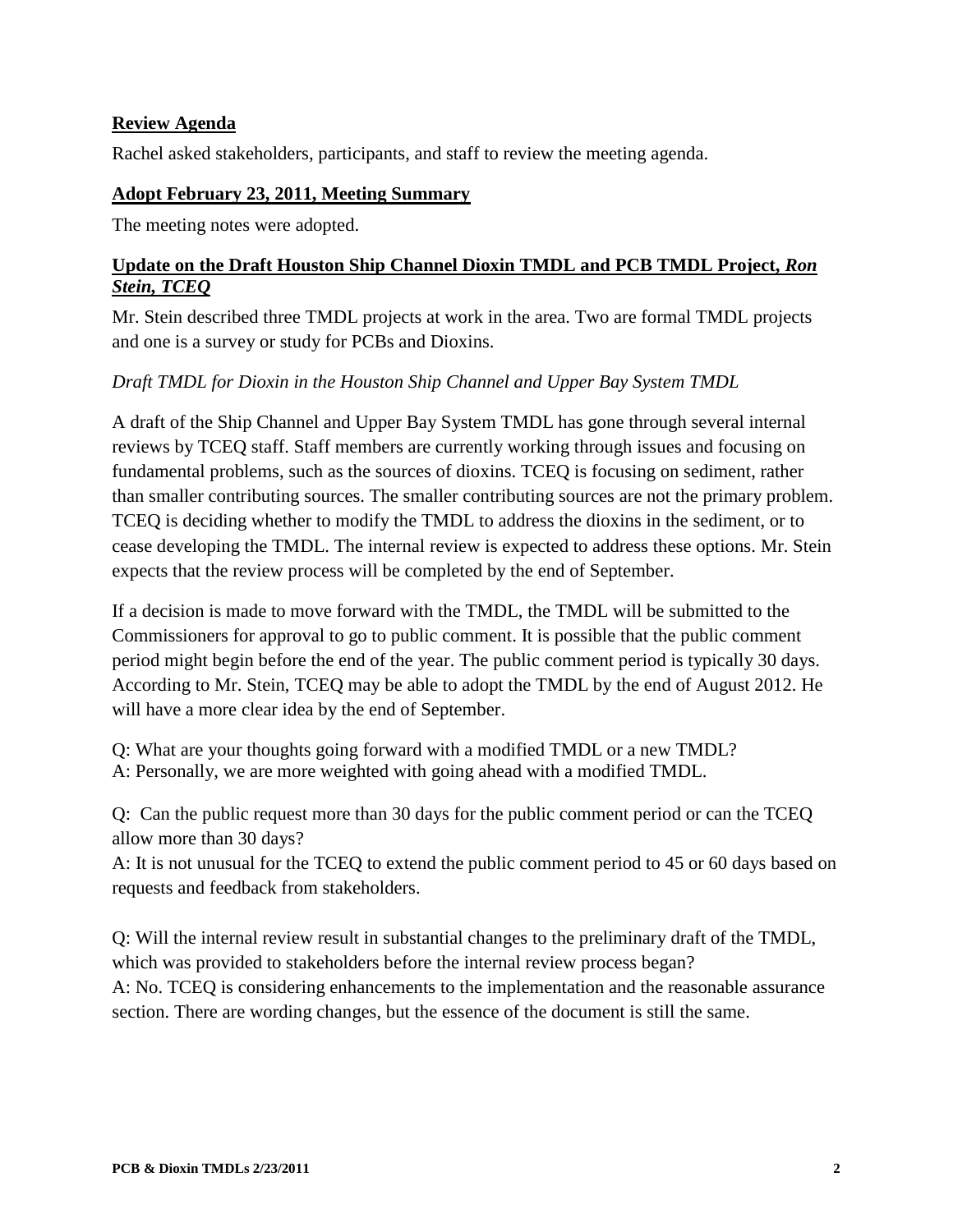### *Houston Ship Channel and Bays PCBs TMDL Project*

The PCB TMDL for the Upper Bay System has been on hold for the better part of the fiscal year. Internally, TCEQ has been deliberating about how to proceed with the TMDL. TCEQ has renewed funding for the project and is moving forward. Dr. Rifai will speak about plans for the next fiscal year. The process for this TMDL might be contingent on the outcome of the Dioxin TMDL. For now, the TCEQ is going ahead with this project.

### *Galveston Bay System Dioxin and PCBs Surveys Project*

TCEQ is developing a plan to address new fish advisories issued by the Texas Department of State Health Service for the greater Galveston Bay system. TCEQ has begun sampling based on sampling sites recommended by stakeholders. Because of budgetary constraints, TCEQ has extended the timeframe for sampling. Sampling will be done this fiscal year and next fiscal year, after which the data will be assessed. The sampling and data are necessary for the development of a TMDL and a characterization of conditions in the Bay.

TCEQ's internal reviews are not limited to PCB and dioxin projects in the Houston area; rather, these issues are being considered for projects across the state.

### **PCB TMDL Project – Project Updates,** *Dr. Hanadi Rifai, UH*

Dr. Rifai began by stating that she has been involved with the projects for PCBs and Dioxins since 2002. She showed snapshots of PCB and dioxin sampling since 2002, including a comparison of pre- and post-Ike data. There were significant differences between the post "Ike" and the "traditional" sampling events, although it is unclear whether the differences represent a trend or an anomaly.

For current sampling, UH is using the same methodology as in the past to ensure consistency. They are using the same high volume water sampling, sediment sampling, and fish tissue analysis. With the available funding, they were able to collect data from the sampling points. As of July 31, they had collected samples from most of the intended locations. At some locations they were able to collect tissue from all of the desired fish species. Right now, they are categorizing the fish tissue and sending the analytical data to the labs for testing. Once this is complete, they will conduct a QA/QC on the data.

Different methods and standards are used for testing PCBs and Dioxins. Over time, the methods have changed. At first, sediment testing showed that dioxin concentrations were significant; however, the sediment was not showing concentrations of PCBs. Some species of fish will have both PCBs and Dioxins in their tissue; however, crabs will have only PCBs.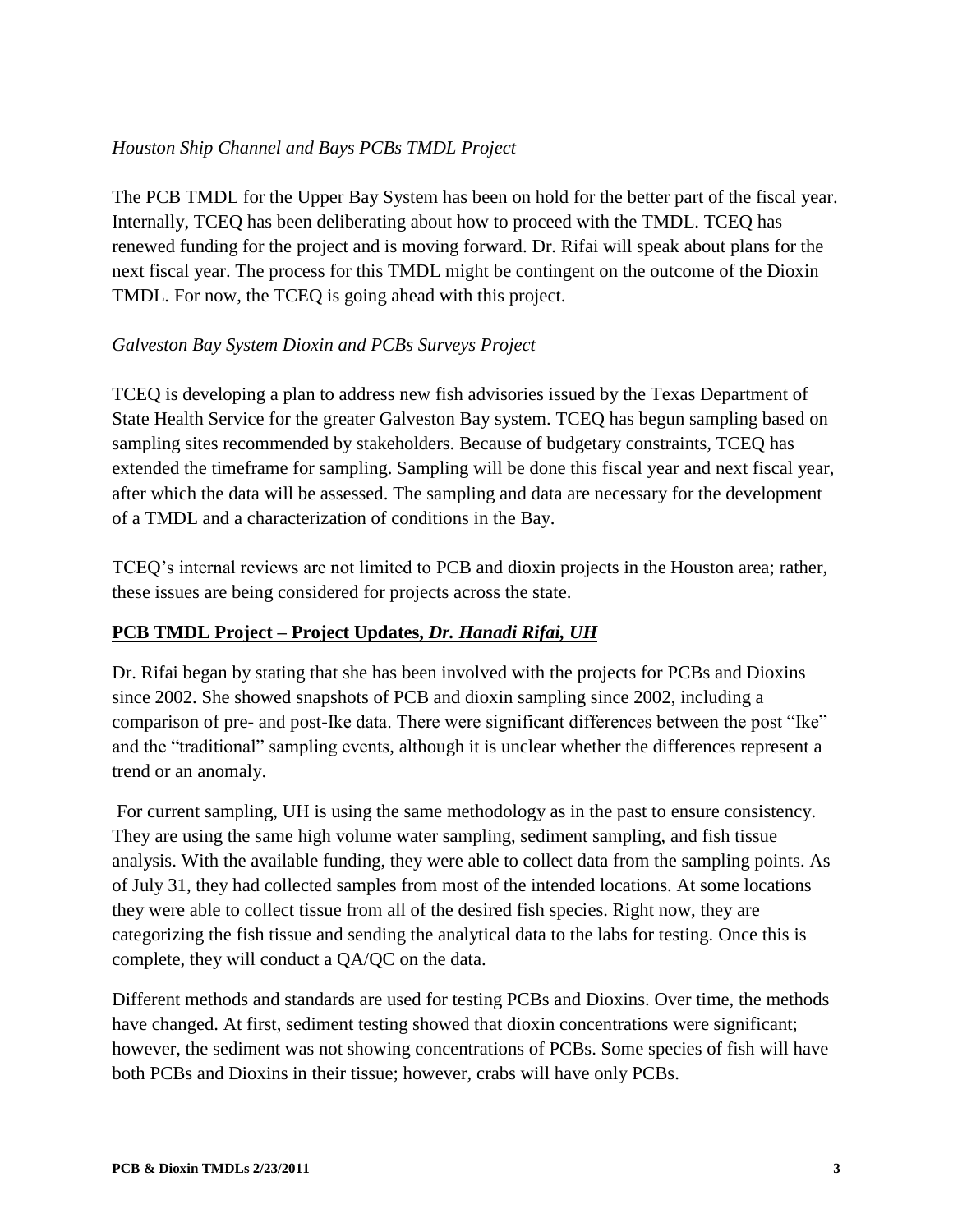Dioxin issues in the Galveston Bay are more complex than previously thought. From the two datasets that were collected in 2008 and 2009, they were able to locate "hot spots" or areas of elevated concentrations of dioxin. Sediment from Greens Bayou, Hunting Bayou, and Patrick Bayou appears to be contributing to dioxin levels in the Bay system.

The open bay and parts of the ship channel extending into the bay system have higher concentrations.

Currently, UH is developing a model which will help determine the direction of the study. However, there is limited funding and a lot of work to do. The sampling does not cost that much; however, they are thin on dollars and have some tough decisions to make. They are working on determining the different congeners in the sediment; however, the stakeholders and agencies will have to figure out the allowable amounts of Dioxins and PCBs that can be present in the bay and ship channel. Currently, the allowable amount of Dioxin in the ship channel is half a teaspoon a day.

## **Updated on the San Jacinto Waste Pits Superfund Site,** *Gary Miller, EPA*

Mr. Miller reported that the draft of the final report for the San Jacinto River Waste Pits site is due in the middle of 2012. EPA has been sampling sediment, soil, and fish tissue. A preliminary report on the sampling results is available. Just this past Thursday, EPA sampled for dioxin in residential areas. EPA should have the results of the sampling in three weeks. Additional sampling of the southern impoundments, the area south of I-10, will be done soon. The cover on the waste pits has been completed. They are working on a developing a monitoring and inspection plan.

Q: Could you describe the location of the southern impoundments? It was not discussed at the last meeting.

A: The southern impoundments are south of I-10, and south of a little surface road. In 1965, paper mill waste was placed in those impoundments. Cores in the northern part of the southern impoundments found some dioxin. EPA is sampling the sediment and ground water further south and will continue to sample in the future.

Q: Has the "blue line," the representation shown at previous meetings of the border around project area, changed?

A: Not yet, but EPA will review data report. We will make sure we identify the the full extent of the contamination.

Q: Can you give us an update on the Patrick Bayou Superfund Site? Have you conducted studies, clean ups, or determined who the responsible parties are?

A: I am not involved. At this point, our agency is not officially commenting on it. We are figuring out any relationships between the Patrick Bayou Site and the Waste Pits.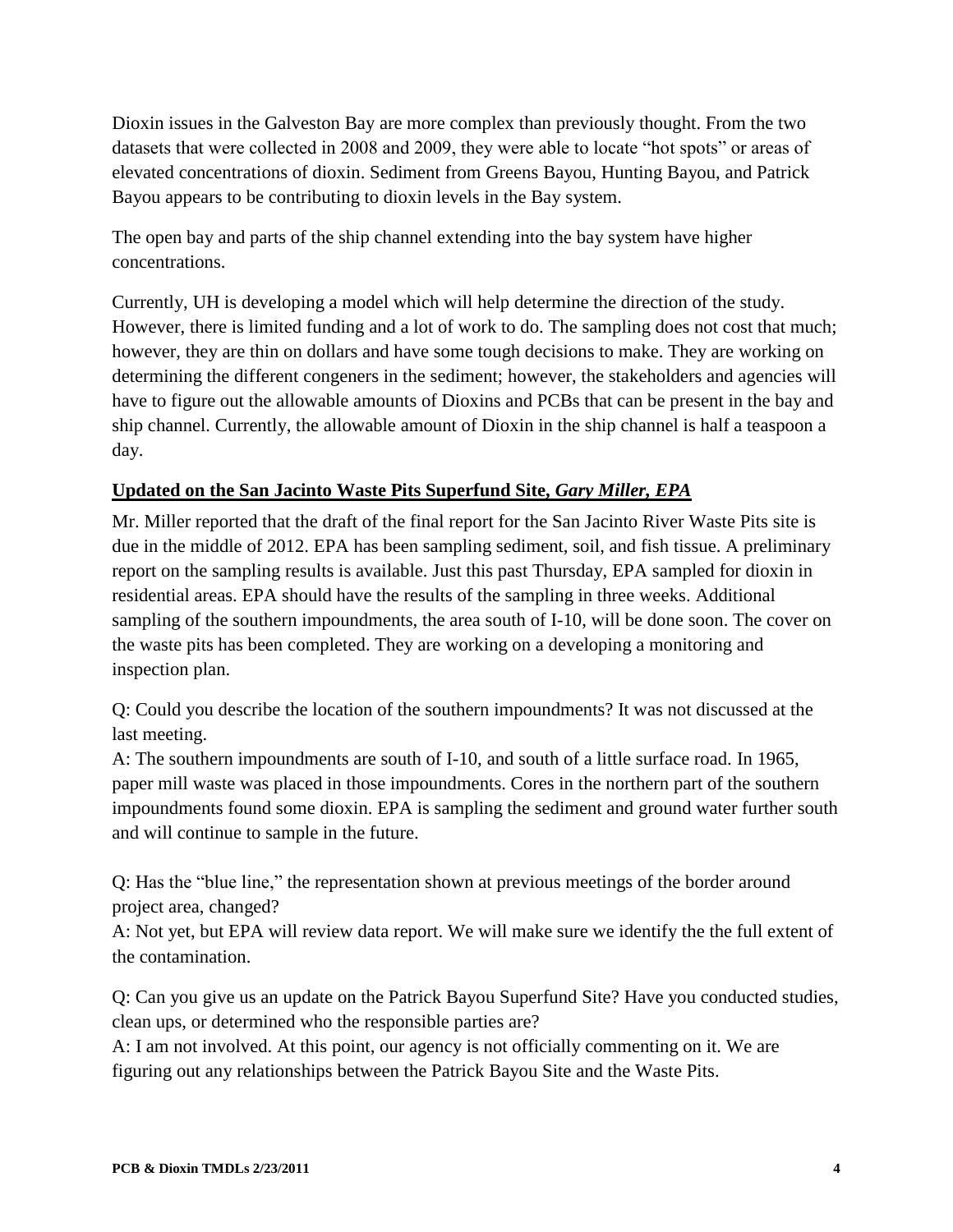Q: In what stage of the process is the NPL site?

A: Efforts have been made by the Patrick Bayou Task force, and we are working on getting a better picture. We are studying connection to the site, if there is one. We are working on the connection and deciphering what the connection is.

Q: Both PCB and Dioxin contamination is occurring at that site. Where does that site stands in the clean up process? Is something is going on? Can you provide general information about what to expect in that process and where is it in the process?

A: I do not know. In terms of the SJRWP site, the waste pits were used for placing waste from a paper mill. Over time, due to subsidence and other factors, the San Jacinto River began to cover the pits. In terms of what we have done, we have placed various membranes and fabrics, and different sizes of rock over the pits. This was done as a temporary measure. Eventually, a final measure will be selected for the site once we have completed the feasibility study.

Q: Can you provide an updated fact sheet and maps of new pits? It would help for gathering some orientation to the site.

A: We will provide an updated fact sheet and maps of the new pits for the next meeting.

It was noted that the EPA has great website, which is up to date on the SJWP. However, it does not provide much information on the southern impoundments.

Q: Is there a risk assessment? A: Not yet

Q: Is one of the exposure pathways the consumption of seafood?

A: Food ingestion is one of the pathways.

Q: Is there an eco-risk assessment?

A: Yes

Q: Will the cleanup standards for the site be consistent with the cleanup standards in the TMDLs?

A: Our number one priority is developing a "cleanup plan." We still have questions regarding sediment and residential soils.

Q: Is the southern impoundment a single pit or more than one pit?

A: We do not know. It could be one pit or two pits with divider. We do not have an historical aerial photo.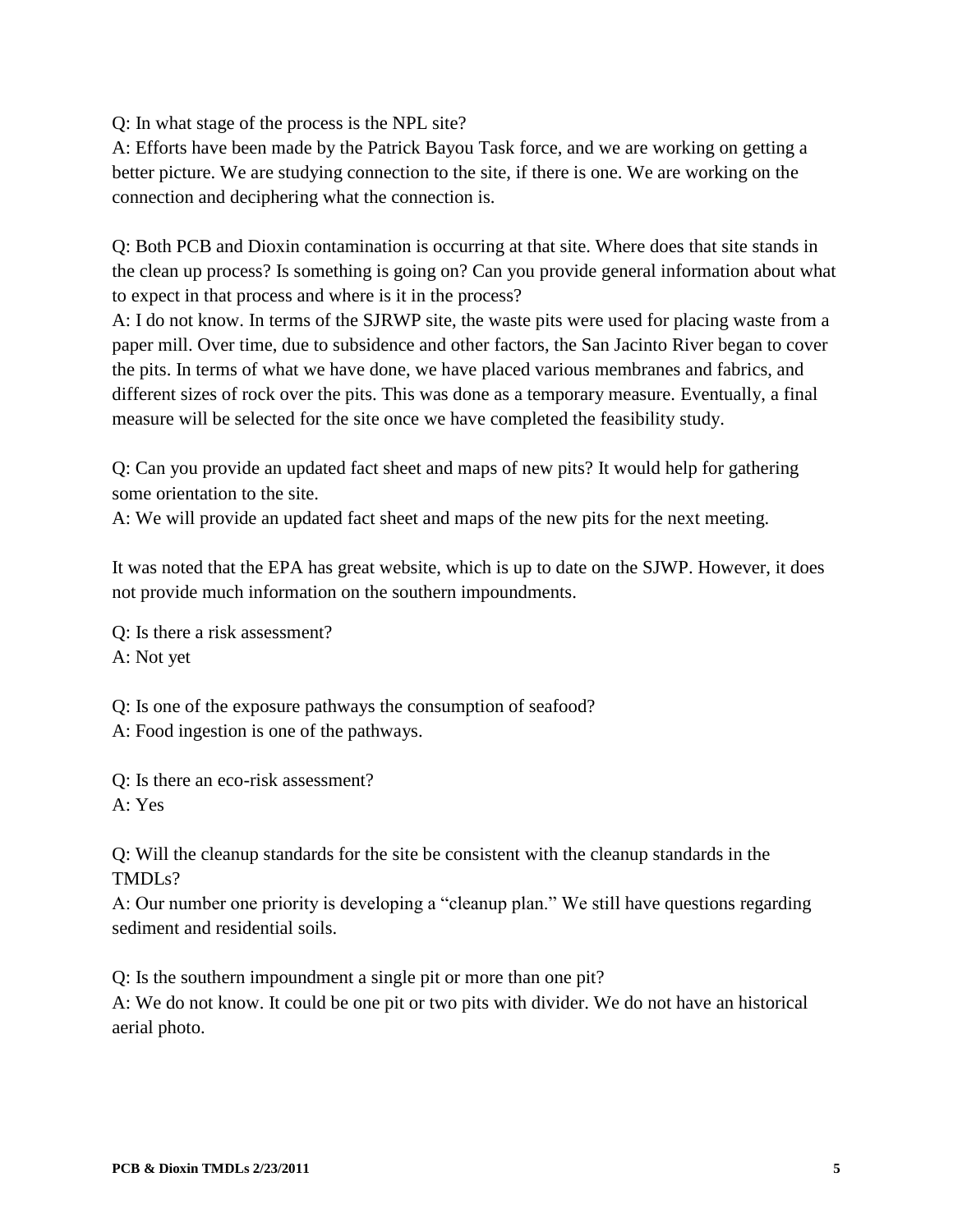## **Panel of Resource Agencies and Stakeholders**

The panel began by talking about the sediment data for the Houston Ship Channel system. The system has several hotspots. The proportions of different congeners varies depends of sampling locations. The proportions in Patrick Bayou are not the same as in the San Jacinto River Waste Pits site.

Q: In terms of the correct terminology, we are talking about hot spots and hotter spots? A: When we did the fingerprinting, results showed a range of concentrations. The areas next to pits and around the San Jacinto Monument had concentrations in the hundreds, while concentrations in the pits themselves had concentrations in the thousands. The area around the San Jacinto Monument is in 100s. We are concerned with anything over twenty/twenty one.

Q: Was this talked about at the meeting this morning? [Note: EPA and several resource agencies meet regularly to discuss progress on the SJRWP superfund site.] A: This was brought up at the meeting this morning. It is difficult to describe this in the abstract. We did decide this morning that we need pictures.

Q: Is there a defined categorical segregation? A: We found 17 different congeners. There are different chemical processes that result in

different congeners.

Ms. Patel stated that Harris County considers this to be an important public health and environmental issue. They county is working closely with the Superfund team. A big piece of this effort is public and community awareness.

GBF is working to increase communication with the general public. They are currently working on signage. The will place 120 signs around the bay, especially near the waste pits. The signs will have graphics warning the public of the different advisories. They should be in the ground in the next month or so. They are also working through the EPA on a technical assistance grant for an independent review of the data. They want to interpret the data and communicate the findings to citizens. They do not way anyone to feel left out of the cleanup process.

Q: What are the next steps for the Patrick Bayou Site?

A: The fingerprinting data was of immediate interest to the EPA and other agencies because one of the questions is if the Patrick Bayou Site had anything to do with the SJWP site. We are going to continue to collect data and analyze data.

### **Other Business**

Rachel passed around the current roster of stakeholders, which has three vacancies. She explained that some people have moved on or have left the stakeholder group. She is looking for